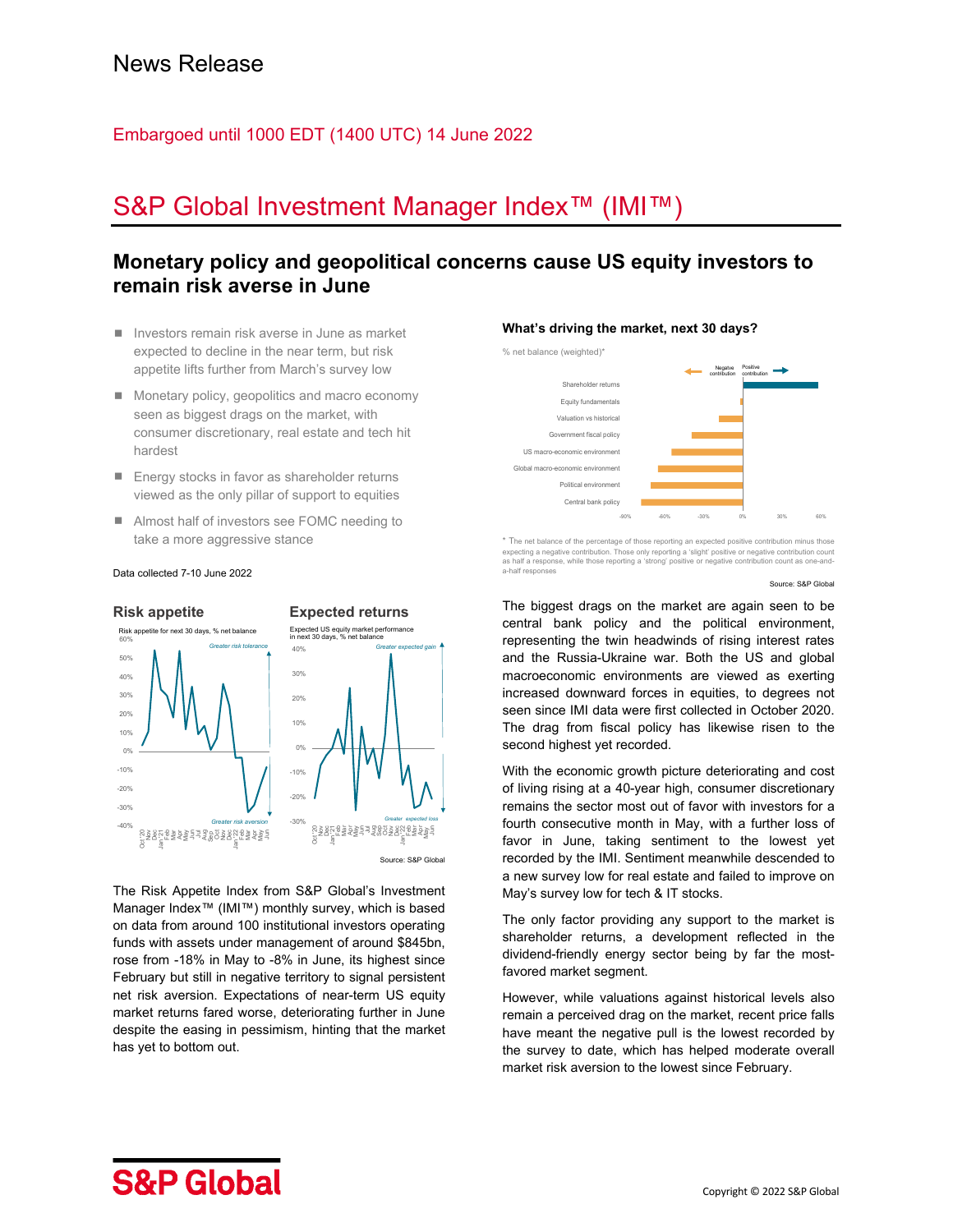# News Release

#### **Sector preferences, June 2022**



\* The net balance of the percentage of those reporting an expected positive contribution minus those ting a negative contribution. Those only reporting a 'slight' positive or negative contribution countil as half a response, while those reporting a 'strong' positive or negative contribution count as one-and-'<br>a\_half responses Source: S&P Global

## **More rate hikes signaled amid worsening supply and inflation outlooks**

Looking into more detail at investor views on Fed policy, the most commonly held view is that the Fed's policy stance is broadly correct – which is a marked improvement on late last year, when the most widely held view was one of the Fed underestimating inflation. However, one-in-six investors still see the FOMC as behind the curve on inflation, and a further one-in-three think the Fed will have to take a more aggressive stance, which means the current stance is still seen as too dovish by almost half of all investors surveyed.

## **Thinking about inflation, please pick one of the following that you feel best reflects the current outlook**





The survey also found worsening views on the global supply chain crisis, with survey respondents generally less optimistic compared to three months ago in terms of expecting the US supply chain situation to ease before the end of 2022, meaning more supply-driven inflationary pressures are anticipated into the first half of 2023.

For a copy of the full report and data, please contact economics@spglobal.com.

## **Commentary**

Commenting on the survey, **Chris Williamson, Executive Director at S&P Global Market Intelligence** and report author, said:

*"US equity investors remain risk averse and are anticipating a further fall in the market in June, citing headwinds of geopolitical uncertainty linked to the Ukraine war alongside a worsening supply chain picture arising from China's lockdowns and, most importantly, the Fed's increasingly hawkish interest rate stance. Around half of all survey respondents see the Fed as either having to do more than currently signaled to tame inflation or see inflation as increasingly getting out of the Fed's control. Hence, we are now seeing the macroeconomy – both at home in the US and globally – exerting the biggest drag on equites yet recorded by the survey.* 

*"One ray of light is that lower valuations have helped moderate the overall degree of risk aversion to the lowest since February, suggesting that more investors are considering opportunities to buy the dip."* 

## **For further information, please contact:**

Katherine Smith, Public Relations Telephone +1 781 301 9311 E-mail katherine.smith@spglobal.com